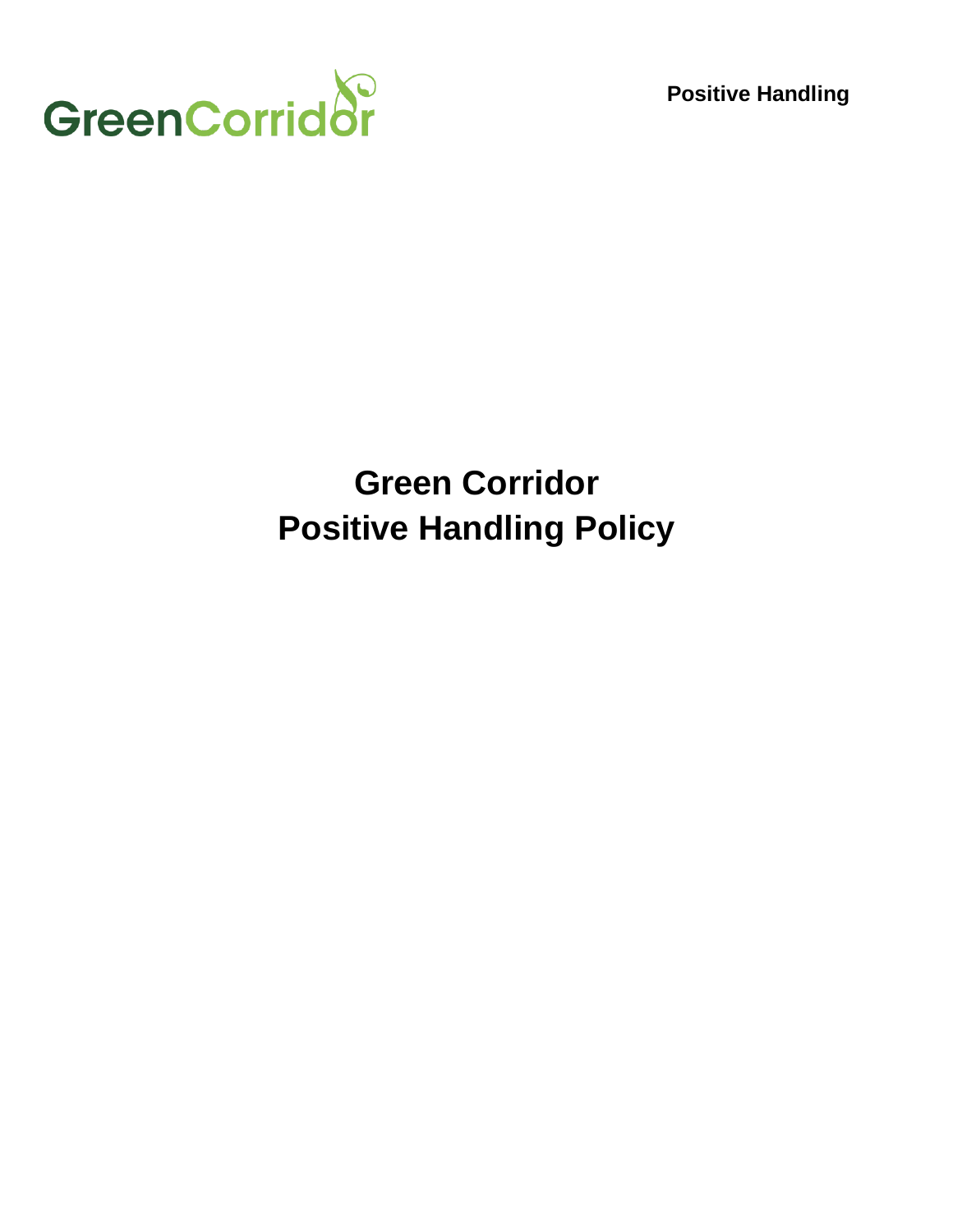

# **DOCUMENT CONTROL**

| <b>Document Number</b>    | 17                                                                                                                      |
|---------------------------|-------------------------------------------------------------------------------------------------------------------------|
| Description               | This document describes how we seek to understand and<br>deal with challenging behaviour for the safety of all learners |
|                           | staff and visitors including restrictive physical intervention.                                                         |
| Document Type             | Policy and Procedure                                                                                                    |
| Document Owner            | <b>CEO</b>                                                                                                              |
| <b>Document Approvers</b> | <b>Board of Trustees</b>                                                                                                |
| <b>Approval Date</b>      | May 2017                                                                                                                |
| Date of Next Review       | May 2020                                                                                                                |

#### **ISSUE CONTROL**

| Version | <b>Date</b> | <b>Comments</b>   | Author       |
|---------|-------------|-------------------|--------------|
| ! 1.C   | June 2019   | <b>New Policy</b> | Sophie Edney |
|         |             |                   |              |

#### **PRINCIPLE RELATED POLICIES & PROCEDURES**

| <b>Document Title</b>               | Location                 |
|-------------------------------------|--------------------------|
| 1. Safeguarding &<br>Prevent        | GC Policies & Procedures |
| 8. Learner Behaviour &<br>Exclusion | GC Policies & Procedures |

#### **CONFIRMATION OF RECIEPT OF POLICY & PROCEDURE**

| Name         |  |
|--------------|--|
| Job Title    |  |
| Line Manager |  |

I confirm I have received a copy of this policy and procedure and have read and understood the contents. I also confirm I have sought clarification from my line manager on any issues which I am not clear about.

Signed:

Date:

Please return this signed copy to your individual Policies and Procedures folder for future reference.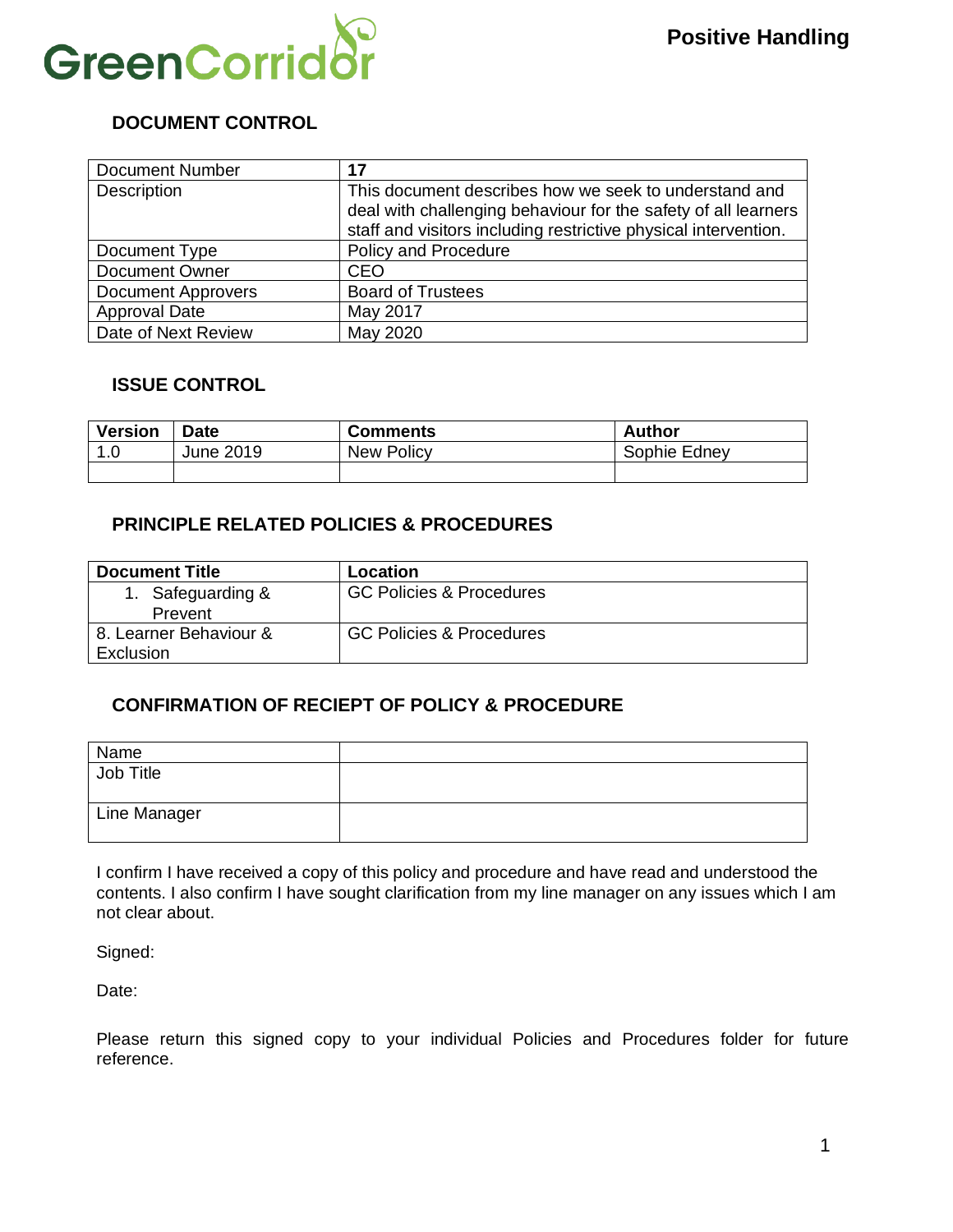

### **CONTENTS**

| <b>Contents</b>                                                     |
|---------------------------------------------------------------------|
|                                                                     |
|                                                                     |
|                                                                     |
|                                                                     |
|                                                                     |
|                                                                     |
|                                                                     |
|                                                                     |
|                                                                     |
|                                                                     |
|                                                                     |
|                                                                     |
|                                                                     |
|                                                                     |
|                                                                     |
|                                                                     |
|                                                                     |
|                                                                     |
|                                                                     |
|                                                                     |
| Communicating the school's approach to the use of force  12         |
|                                                                     |
|                                                                     |
|                                                                     |
| What happens if a learner complains when force is used on them?  14 |
|                                                                     |
|                                                                     |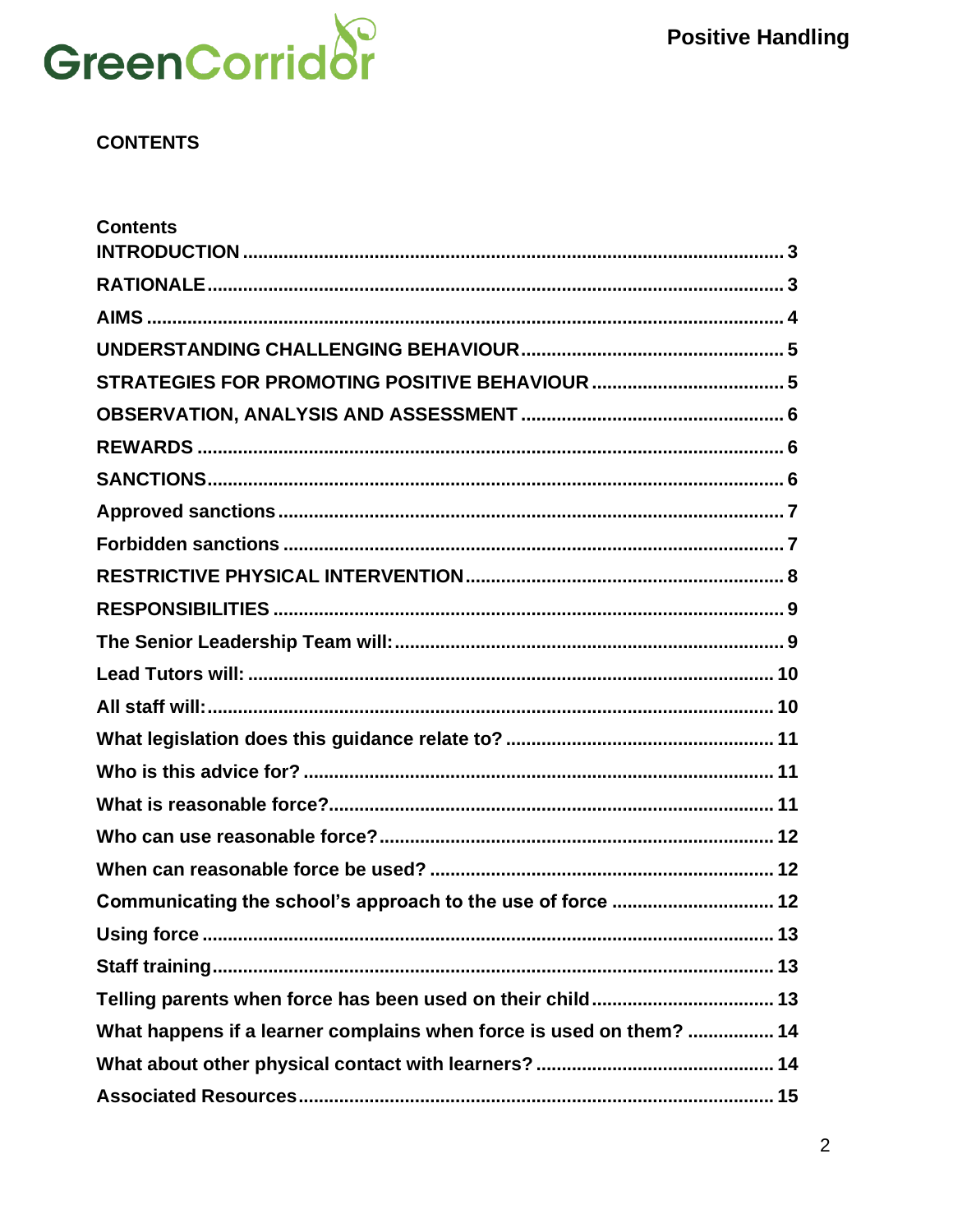

# **Positive Behaviour Policy**

### <span id="page-3-0"></span>**INTRODUCTION**

Green Corridor (GC) is committed to providing outstanding educational opportunities for all our learners. Encouraging and supporting positive behaviour at GC is a crucial part of supporting our learners to learn effectively.

This policy is written with reference to 'Behaviour and discipline in schools: advice for headteachers and school staff' (DfE, 2016), 'Use of reasonable force: advice for headteachers, staff and governing bodies' (DfE, 2013) and Section 93 of the Education and Inspections Act 2006.

#### <span id="page-3-1"></span>**RATIONALE**

The behaviour and social/emotional development of the young people at GC is an essential factor in facilitating positive access to their learning, the wider community and the overall quality of their lives. We recognise that successful support for learners via the management of challenging behaviour is wholly dependent upon the charity's ethos. It is incumbent on the whole charity community, including governors, families and volunteers, to promote positive behaviour and to maintain a positive regard towards all learners and colleagues, offering learners appropriate role models at all times and proactively supporting learners to develop the necessary skills for self-management of positive behaviour. All those who are part of the charity community should demonstrate an unfailing commitment to good values and principles, such as:

- Teaching right from wrong
- Honesty and fairness
- Respect for others
- The importance of getting on with people and establishing positive relationships
- Self-discipline, self-management of behaviour and a sense of responsibility for oneself

Learner behaviour, both appropriate and inappropriate, should be managed with sensitivity and professionalism. **Staff and other adults within the charity's community need to constantly re-examine and reflect upon their own values, attitudes and behaviours**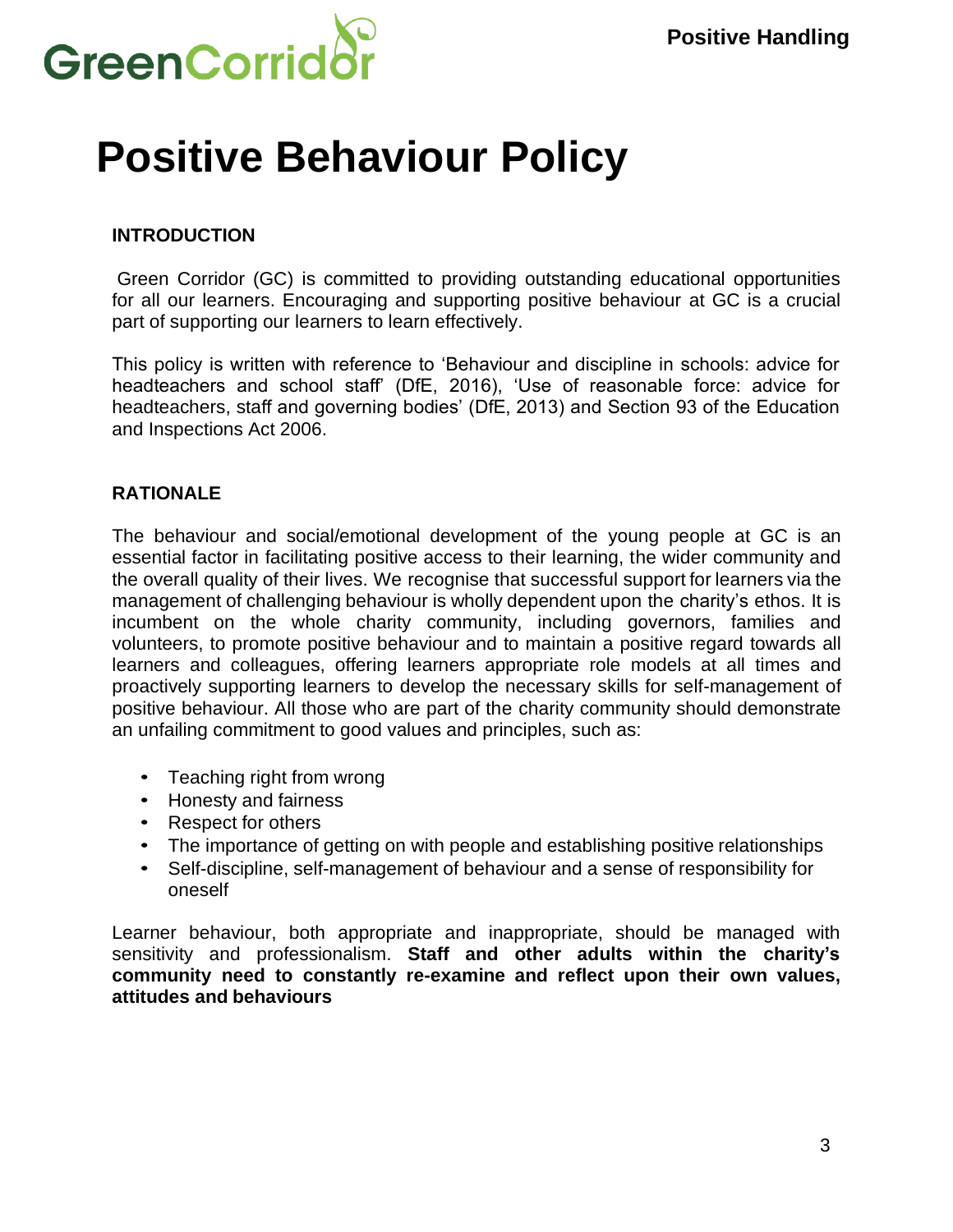

**in order to appreciate the messages that they are giving learners.** They also need to be familiar with clear guidelines and strategies e.g. behaviour management plans, to help maintain positive behaviour and discourage negative behaviours when they occur. Regular, high quality training can do much to help staff achieve better understanding of learner behaviour and GC is committed to providing responsive and well informed CPD across the whole organisation.

Charity staff should be aware of recent legislation, relevant literature or research, local and national guidelines and successful practices elsewhere related to the field of positive behaviour support. We recognise that challenging behaviour, however it manifests itself, is usually an impediment to accessing the curriculum effectively, and thus quality learning experiences, and that positive behaviour – which encompasses high quality learning behaviour – is a necessary prerequisite to effective teaching and learning.

GC recognises the importance of a **whole charity approach** to behaviour management across the organisation as a whole.

#### <span id="page-4-0"></span>**AIMS**

The principles of high-quality learning behaviour are paramount. This is behaviour that most ably supports young people to engage most purposefully with their learning. This will include social communication skills, such as turn taking, active listening, responsiveness to adults and peers and high levels of engagement. In many cases, such behaviours will need to be actively taught, promoted and modelled by key adults within the overall framework of good and outstanding teaching.

At GC, we will:

- Understand that positive behaviour promotes high quality learning experiences
- Maintain a culture and ethos that has respect for the young person at its centre
- Provide an environment of calm and good order
- Have positive expectations that learners will behave well, with courtesy and with self- discipline, and that staff uphold strong professional and personal values towards each other
- Embed effective systems and procedures to encourage and maintain positive behaviour, with a set of strategies to help staff prevent and respond to challenging behaviour
- Recognise that challenging behaviour is a form of communication and always treat it as such
- Provide relevant training, structures and support for all, including parents
- Work in close partnership with parents, carers and other agency colleagues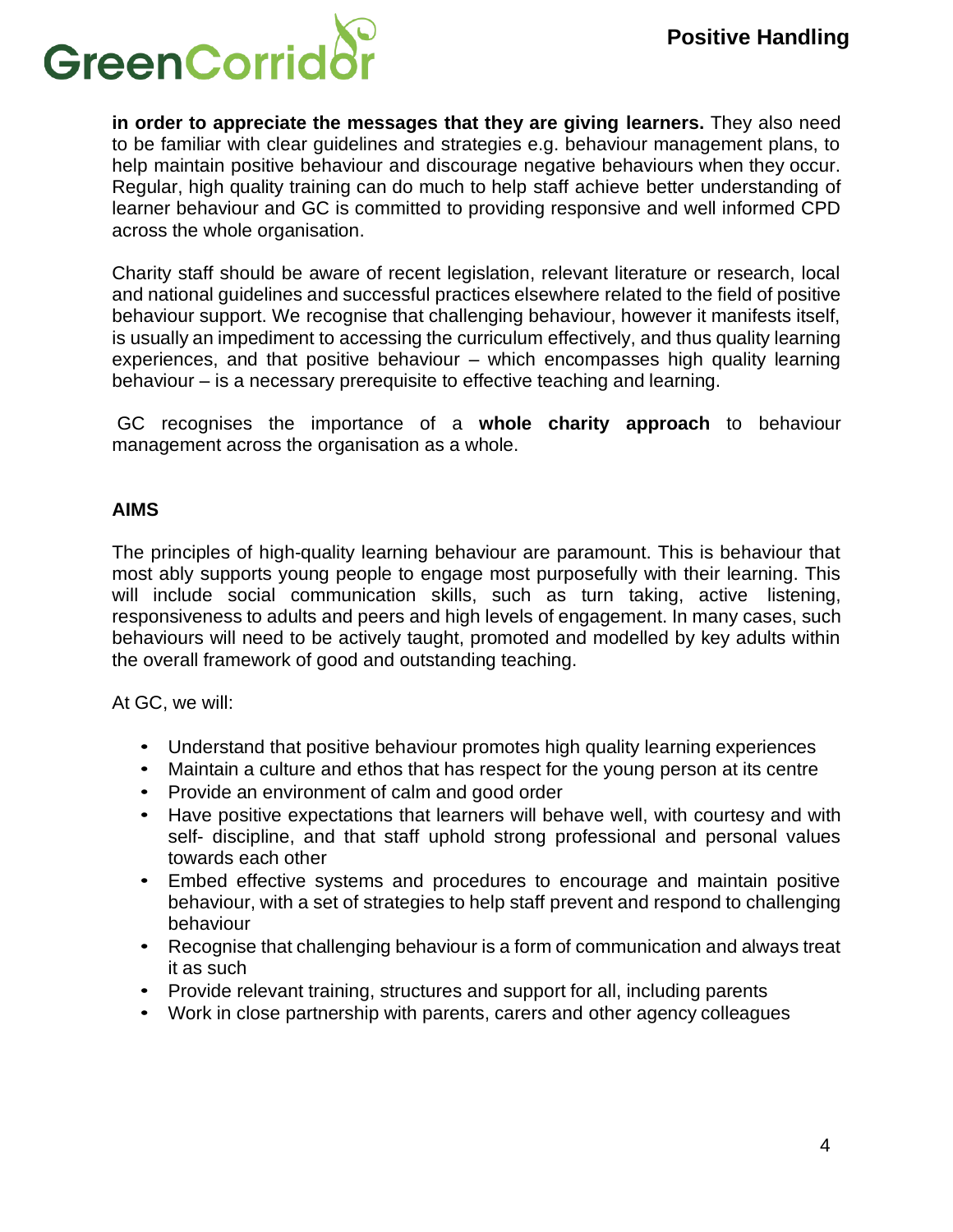

# <span id="page-5-0"></span>**UNDERSTANDING CHALLENGING BEHAVIOUR**

GC understands challenging behaviour to be behaviour which:

- Prevents learners' participation in appropriate educational activities
- Often isolates them from their peers
- Affects the learning and functioning of others
- Drastically reduces their opportunities for involvement in ordinary community activities
- Places the child and/or others in physical danger
- Makes excessive demands on staff and resources
- Makes the possibilities for future placement difficult

*(adapted from Emerson et al 1987)*

We are aware that different people may interpret the appropriateness and severity of challenging behaviour in different ways. We acknowledge that it is the behaviour which challenges us and not the person.

# <span id="page-5-1"></span>**STRATEGIES FOR PROMOTING POSITIVE BEHAVIOUR**

Positive behaviour can be facilitated in many ways, for example by:

- Establishing a learning community in which the general environment is calm, well ordered and disciplined.
- Setting a good example by behaving in the way it is desirable for learners to behave; promoting high quality attitudes to learning.
- Being proactive by highlighting and praising positive behaviour.
- Preventing challenging behaviour avoiding confrontation, avoiding 'triggers' or background factors known to present difficulties to the learner.
- Ensuring that everyone is clear about which behaviours are appropriate and which are inappropriate, i.e. ensuring a clear distinction between behaviour which is to be reinforced and that which is to be discouraged or ignored.
- Introducing planned activities that are matched to learners' strengths and weaknesses, with high expectations and a belief in their learning potential in order to develop the very best attitudes to learning.
- Focusing upon teaching positive communication in the most suitable format for each learner (this may help learners influence others without having to display challenging behaviour).
- Helping the child or young person to anticipate the sequence of daily events and activities to maximise understanding and minimise anxiety.
- Providing consistent positive feedback.
- Ensuring that adults respond to learner behaviour in a consistent and fair manner.
- Ensuring that individual Risk Assessments, Support Plans and other written support strategies for learners are familiar to the relevant staff and kept up to date.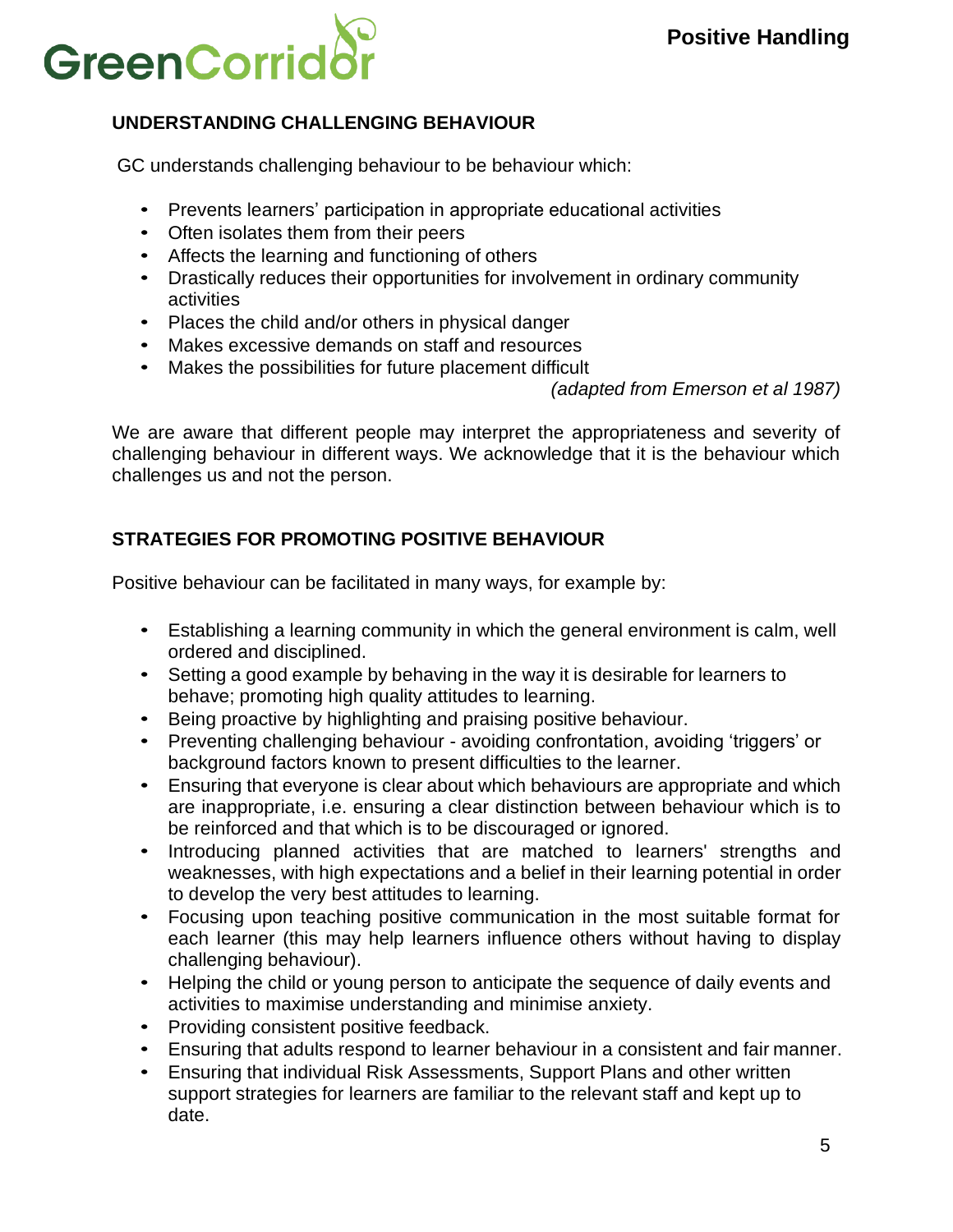

- Encouraging adult tolerance and understanding of young people's specific difficulties.
- Paying attention to antecedents and consequences associated with behaviour.
- Providing structured, predictable environments and routines for learners who benefit from them.
- Monitoring learner stress levels and offering 'escape' mechanisms.
- Teaching learner's appropriate self-management strategies and supporting them to develop the skills of empathy, tolerance, respect for individual differences and conflict resolution.
- Incorporating an expectation of positive behaviour across the curriculum.

# <span id="page-6-0"></span>**OBSERVATION, ANALYSIS AND ASSESSMENT**

Staff will be familiar with looking at ways of understanding learner behaviour, in particular trying to find out the functions that the challenging behaviour may serve for the individual and the contexts in which it is likely to happen. Observation of the learner plays an important part in providing base lines of learner behaviour.

Familiarity with any behaviour management plans in place is also crucial for staff; however, behaviour management plans are not required for every learner, as for many the consistently applied best practice principles of positive behaviour support will be sufficient. Learners will require a plan to address specific behaviours that cause a particular challenge, concern and/or barrier to learning at any given time. If a learner has a plan, it does not mean that they will always have one, as successful interventions for specific behaviours may negate the need for highly personalised, documented support.

# <span id="page-6-1"></span>**REWARDS**

Any system of rewards should recognise that the long-term aim must always be to encourage young people towards positive behaviour because of their sense of right or wrong and/or because of their self-esteem and self-satisfaction.

GC may choose to operate behaviour reward schemes as appropriate and relevant to their specific cohort and in accordance with this policy.

#### <span id="page-6-2"></span>**SANCTIONS**

Sanctions must be employed with due regard to the purpose, short-term and long-term implications. It is important that sanctions do not undermine a learner's sense of worth. **We firmly believe that it is the behaviour that must be subject to censure and not the person**. We can insist that an appropriate sanction is levied, whilst at the same time reassuring the learner that he/she is safe and valued. Sanctions should be explained fully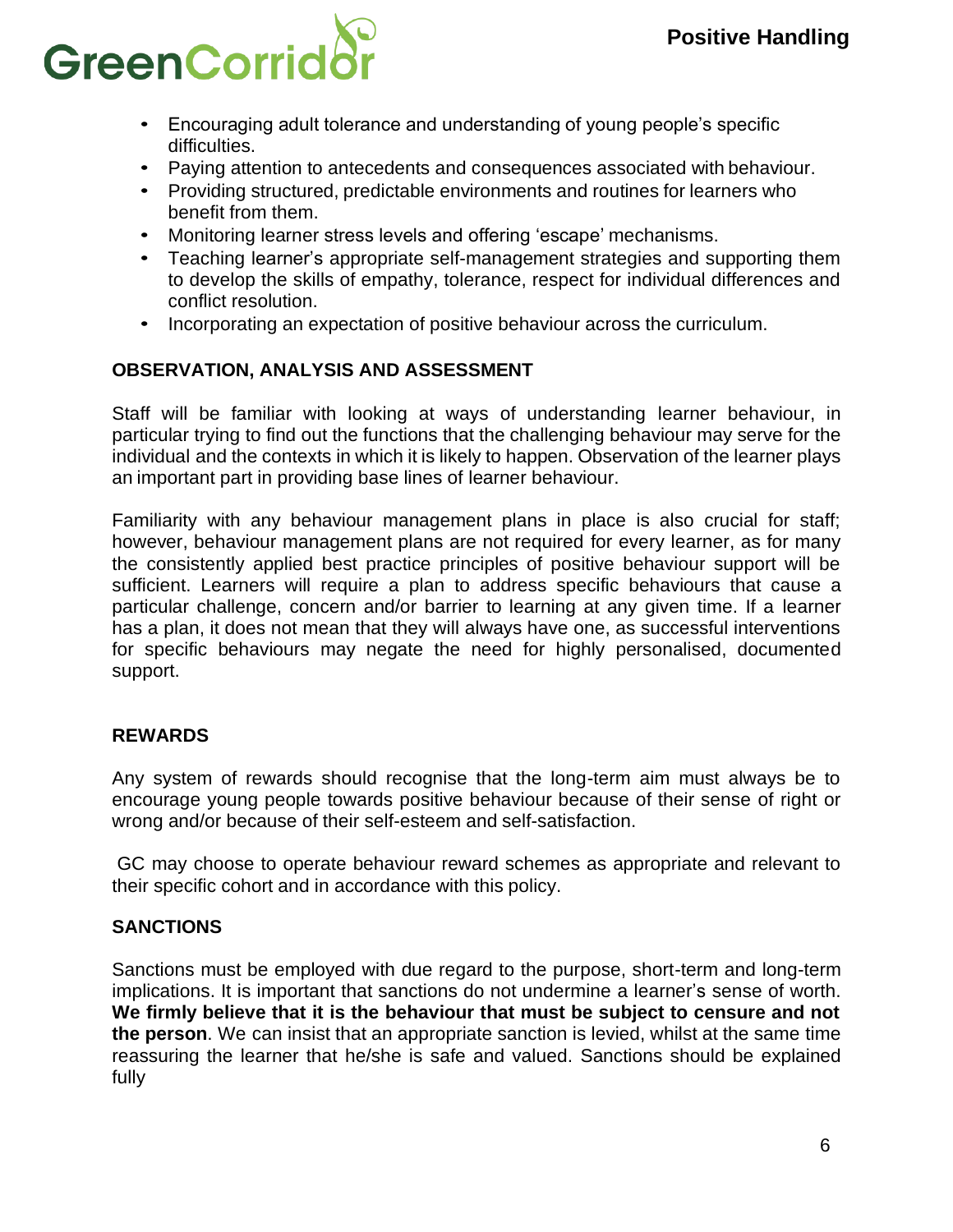

and sensitively to the learner and be relevant to the age, understanding and general aims for the person. They should also be realistic, sensitive and applied as soon as possible after the behaviour they are designed to address. Wherever practicable, sanctions should not be disruptive to the other learners.

#### <span id="page-7-0"></span>**Approved sanctions**

- 'Being told off' a learner can be told off and/or taken to another member of staff for further words. It is generally not appropriate, unless exceptional circumstances warrant it (for example to ensure a safe environment) for staff to shout at learners; however, a firm voice and tone is entirely appropriate when used proportionately and where the situation warrants it. It might be appropriate for a message to be sent home about a learner's behaviour and GC will work closely with home to establish a consistency of approach and understanding both for the benefit of the adults and the young person.
- Reparation a learner might be asked to undertake a task to compensate for the poor behaviour (for example, cleaning up an area that has been deliberately disrupted). The task should be relevant to the situation and appropriate to the learner. Tasks should not be demeaning or futile.
- Restriction a learner may be 'kept in' (e.g. from lunchbreak) for a reasonable period, or he/she may experience temporary removal of privileges. Again, the emphasis here is on 'temporary' and appropriate to the circumstances.
- Separation a learner may be separated with discreet supervision within the room or within a separate area for an appropriate period of time in order to receive no rewards or feedback.

Please refer to the Exclusions Policy for details of how GC manage internal and external exclusions.

In certain situations, for example where there is an immediate safeguarding risk to learners or staff as a result of a behavioural incident or where safeguarding issues come to light as a result of a behavioural incident, it may be necessary to involve the police. GC staff will work with police, families and learners to ensure the safety of everyone within the setting and community.

#### <span id="page-7-1"></span>**Forbidden sanctions**

The following sanctions towards learners are **always** prohibited, either on or off the premises:

- Corporal (i.e. physical) punishment in any form, including rough handling;
- Excessive shouting;
- Deprivation of food or drink;
- Restriction or refusal of contact with friends or familiar adults, except where it is an agreed plan or for protection;
- Wearing of distinctive or inappropriate clothing as a punishment;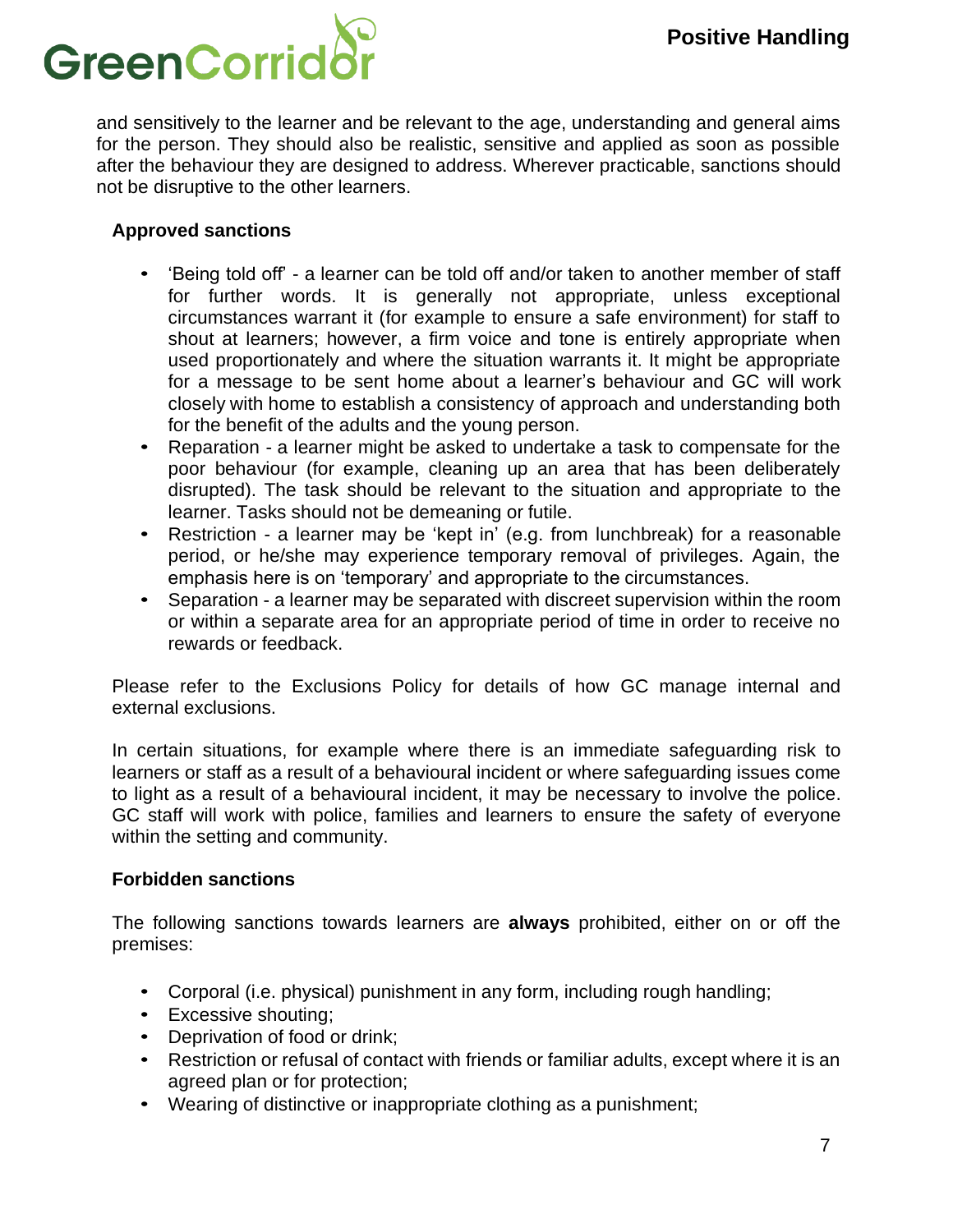

- Use or withholding medication or medical treatment;
- The locking of a learner in a room at any time even when accompanied by an adult.

#### <span id="page-8-0"></span>**RESTRICTIVE PHYSICAL INTERVENTION**

Where restrictive physical interventions are concerned, there are clear guidelines from central government regarding the use of reasonable force (see Appendix 1). All members of staff have a legal power to use reasonable force, as well as 'people whom the CEO has temporarily put in charge of learners such as unpaid volunteers or parents accompanying students on a organised visit'. **'Force'** is divided into two categories – control and restraint. Control refers to either passive or physical contact, for example, blocking a learner's path to a busy road (passive) or leading a learner by the hand away from a situation (active). 'Restraint' refers to physically engaging with a learner as part of any necessary measures in order to bring a situation under control.

The starting point for any approach to supporting learners who are engaging in challenging behaviour is for a resolution to be obtained without the need for restrictive physical interventions, be they related to control or restraint; **interventions that do not require physical interventions are desirable because they are ultimately more sustainable and dignified**. However, there may be occasions when the use of reasonable forcemay be necessary. These fall into two categories:

*a. Control: if it is anticipated that, as part of a considered and agreed approach to the management of a learner's behaviour, elements of reasonable force (passive or active) may be required to support the learner towards more positive behaviour, then such physical interventions must be detailed as part of a regularly reviewed written protocol. Any physical intervention outside of this written protocol must be recorded separately.*

*b. Restraint: this refers to physical interventions that are not pre-planned and are a proportionate and appropriate response to an unforeseen circumstance. As such, they should be treated as emergency physical interventions, as they refer to the use of any reasonable force necessary to bring a situation under control.*

Physical restraint should ONLY be used:

- Rarely and as a last resort;
- When all other possible alternatives have been considered;
- As part of a 'total response' to the learner's behaviour (i.e. not in isolation);
- When the purpose of physical restraint is to restore safety;
- When it can be justified as being in the paramount interests of the child and/or when the child is considered to be in immediate danger of harming self or others;
- By staff who have been fully trained in positive behaviour management; and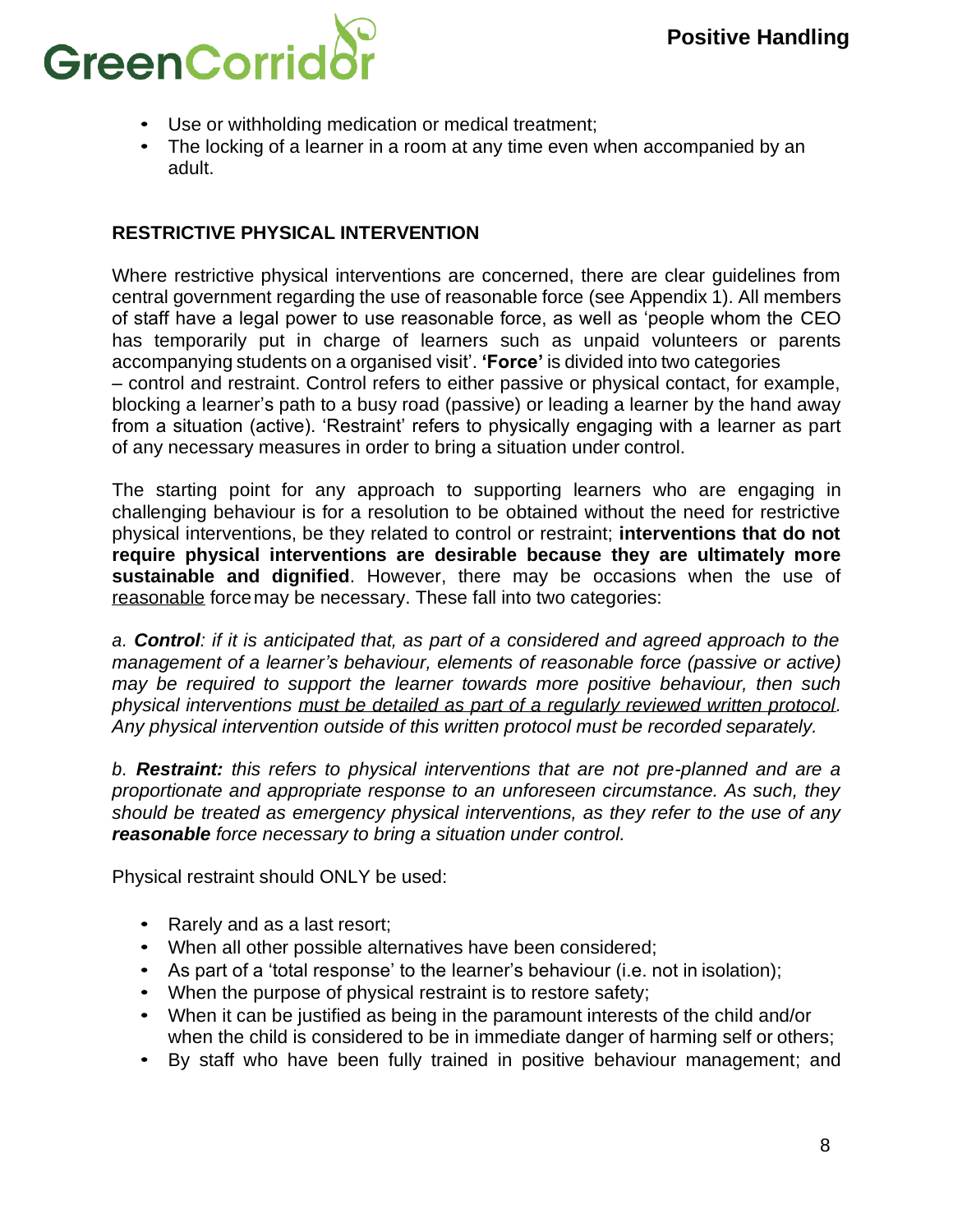# GreenCorrio

• When it can be justified as a reasonable and responsible way of responding to a learners severe challenging behaviour.

The use of force is reasonable if it is **appropriate to the consequences it is intended to prevent.** This means that the degree of force used should be no more than isneeded to achieve the desired results. Incident report forms must be completed and submitted to a member of the Senior Leadership Team (SLT) and must be accurately logged.

Sometimes the general structure and ethos of the charity will not be enough to maintain an individual learner's behaviour within acceptable and agreed limits. Some learners will need an even more structured, systematic and intensive approach. Individual behaviour management programmes focus on a learner's specific difficulties and help staff respond to challenging behaviour with understanding and consistency. They should be written succinctly and in clear language. They should be drawn up ideally in consultation with parents/carers and other agencies if necessary.

Individual programmes are intended to have positive outcomes, which need to be carefully evaluated. **It is essential that all staff coming into contact with a young person who has such a plan can demonstrate familiarity with its content**. It is also important that staff are regularly and properly supervised when involved in support programmes. It is desirable for the young person him/herself to be involved in agreeing support programmes, at a level appropriate to their understanding.

GC has regard to Deprivation of Liberty, which is a safeguard for people who lack capacity to make decisions regarding their own safety. GC will provide a safe environment for the diverse needs of all its learners, ensuring the safety and due liberty of them all as individuals. GC will ensure that learner choice and best interest is considered at all times and that decisions being made suit the needs of the learner to which they pertain.

# <span id="page-9-0"></span>**RESPONSIBILITIES**

#### **GC's CEO will:**

• Review updated policies on a regular basis and receive termly behavioural data reports in order to report back to the board of trustees.

#### <span id="page-9-1"></span>**The Senior Leadership Team will:**

- Monitor behaviour support across the organisation;
- Regularly review this policy and any attendant procedures; and
- Ensure that a suitable training programme is available to staff, drawing on the breadth of expertise across the charity to ensure that CPD is informed by best practice in both general and specific terms.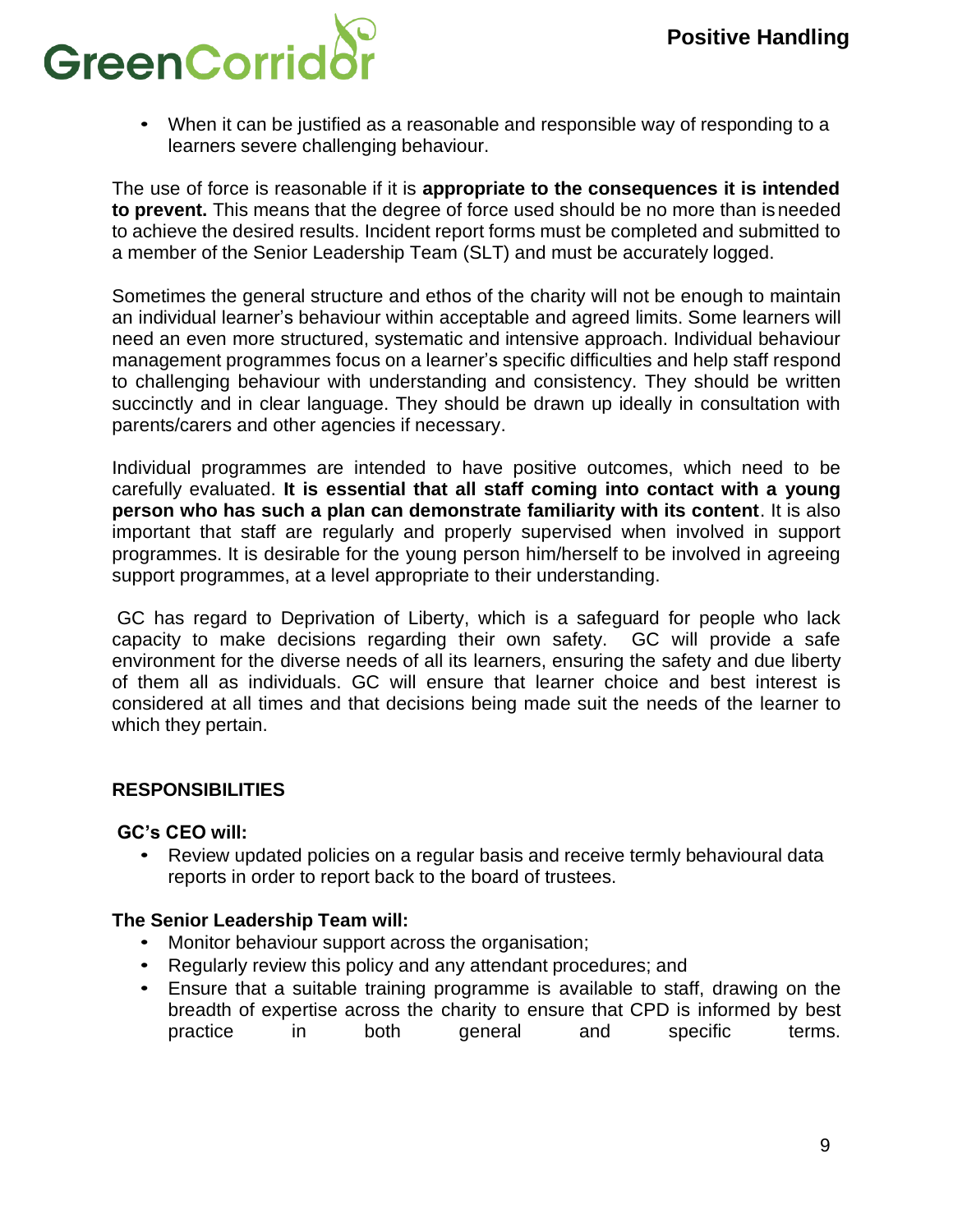

#### <span id="page-10-0"></span>**Lead Tutors will:**

- Promote a culture of mutual respect, trust between learners and staff and the fostering of a positive learning environment;
- Ensure that all staff have regular training in relevant positive behaviour support and safe handling techniques e.g. Team Teach;
- Ensure that incidents of challenging behaviour are rigorously reported and recorded;
- Support staff involved in incidents of challenging behaviour through immediate debriefs; and
- Regularly report on behaviour data to the GC Executive Senior Leadership Team.

#### <span id="page-10-1"></span>**All staff will:**

- Ensure they are familiar with and adhere to all relevant behaviour programmes and risk assessments;
- Promote a culture of positive behaviour within the charity; and
- Report any incidents promptly via the correct channels.

# **RELATED POLICIES AND PROCEDURES**

- 1. Safeguarding & Prevent Policy
- 8. Learner Behaviour & Exclusion Policy
- 15. Health & Safety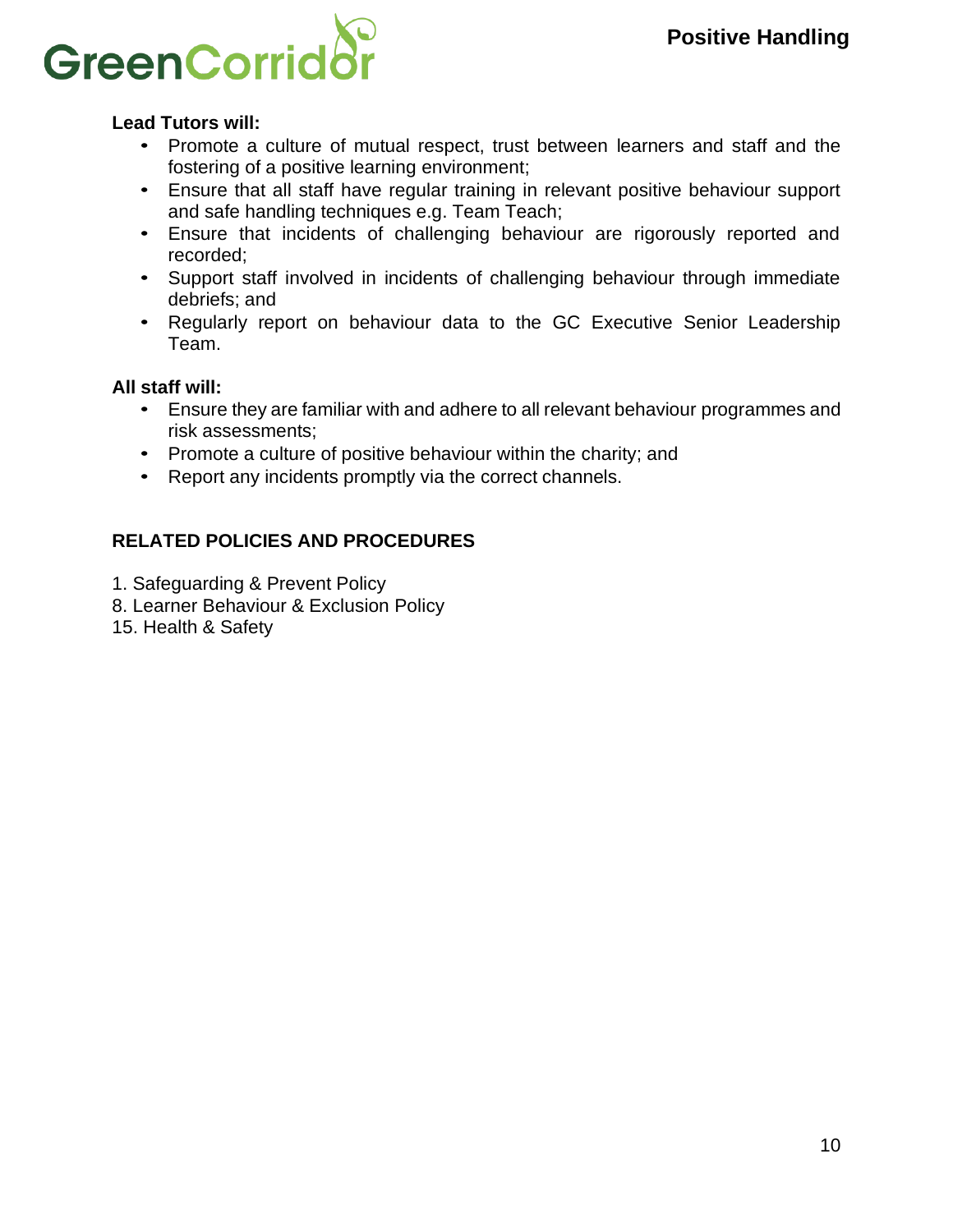

#### **APPENDIX 1: Use of Reasonable Force - Advice for CEO, Staff and Governing Bodies**

#### **About this guidance**

This is non-statutory advice from the Department for Education. It is intended to provide clarification on the use of force to help school staff feel more confident about using this power when they feel it is necessary and to make clear the responsibilities of head teachers and governing bodies in respect of this power.

#### <span id="page-11-0"></span>**What legislation does this guidance relate to?**

Education and Inspections Act 2006.

#### <span id="page-11-1"></span>**Who is this advice for?**

This advice is aimed at governing bodies, Principals and school staff in **all** 

#### **school's key points**

- School staff have a legal power to use force and lawful use of the power will provide a defence to any related criminal prosecution or other legal action.
- Suspension should not be an automatic response when a member of staff has been accused of using excessive force.
- Senior leaders should support their staff when they use this power.

"All schools" include Academies, Free Schools, independent schools and all types of maintained schools.

#### <span id="page-11-2"></span>**What is reasonable force?**

- The term 'reasonable force' covers the broad range of actions used by most teachers at some point in their career that involve a degree of physical contact with learners.
- Force is usually used either to control or restrain. This can range from guiding a learner to safety by the arm through to more extreme circumstances such as breaking up a fight or where a student needs to be restrained to prevent violence or injury.
- 'Reasonable in the circumstances' means using no more force than is needed.
- As mentioned above, schools generally use force to control learners and to restrain them. Control means either passive physical contact, such as standing between learners or blocking a learner's path, or active physical contact such as leading alearner by the arm out of a classroom.
- Restraint means to hold back physically or to bring a learner under control. It is typically used in more extreme circumstances, for example when two learners are fighting and refuse to separate without physical intervention.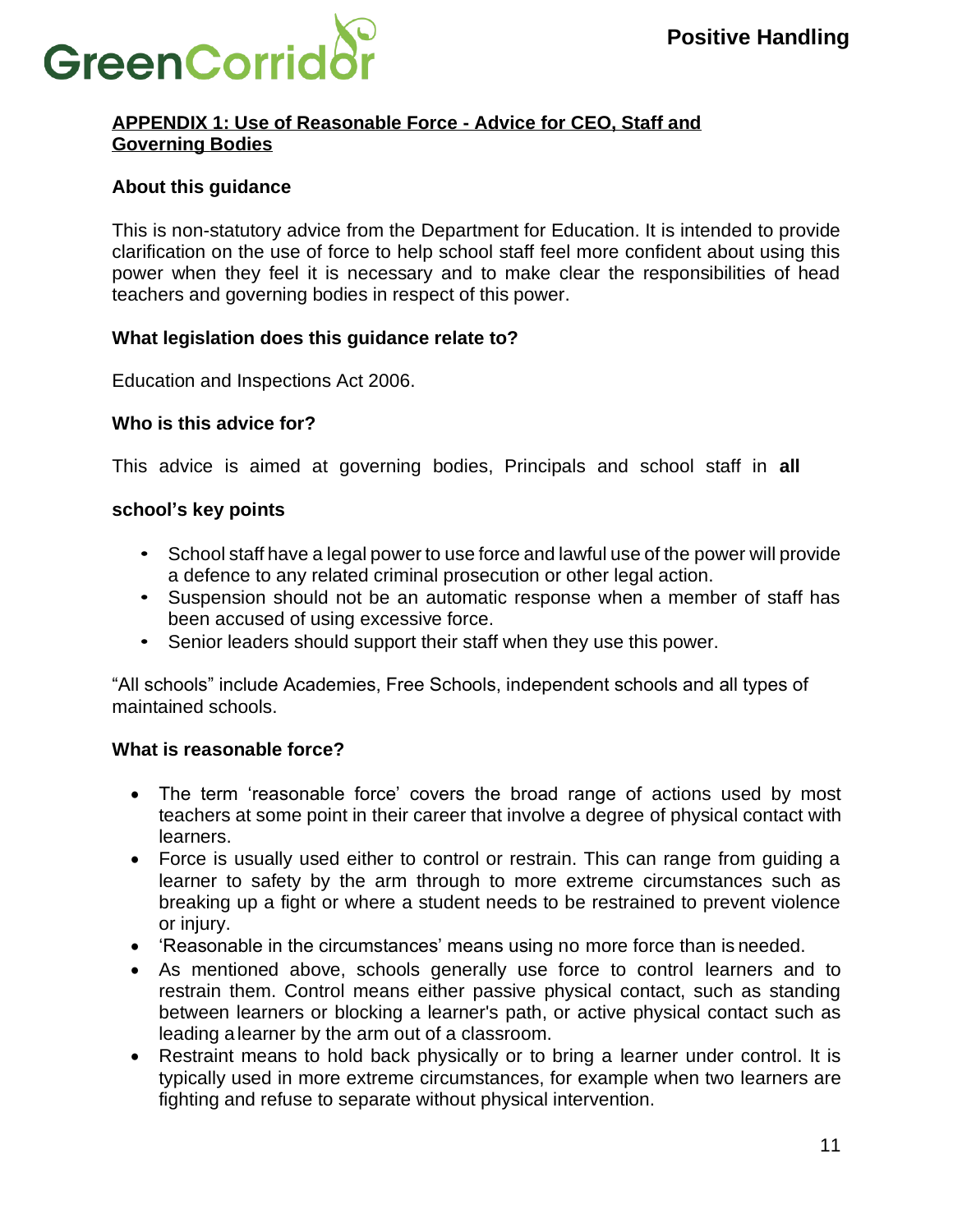

• School staff should always try to avoid acting in a way that might cause injury, but in extreme cases it may not always be possible to avoid injuring the learner.

#### <span id="page-12-0"></span>**Who can use reasonable force?**

- All members of school staff have a legal power to use reasonable force (Section 93, Education and Inspections Act 2006).
- This power applies to any member of staff at the school. It can also apply to people whom the Principal has temporarily put in charge of learners such as unpaid volunteers or parents accompanying students on a school organised visit.

#### <span id="page-12-1"></span>**When can reasonable force be used?**

- Reasonable force can be used to prevent learners from hurting themselves or others, from damaging property, or from causing disorder.
- In a school, force is used for two main purposes to control learners or to restrain them.
- The decision on whether or not to physically intervene is down to the professional judgement of the staff member concerned and should always depend on the individual circumstances.

The following list is not exhaustive but provides some examples of situations where reasonable force can and cannot be used.

Schools can use reasonable force to:

- Remove disruptive children from the classroom where they have refused to follow an instruction to do so;
- Prevent a learner behaving in a way that disrupts a school event or a school trip or visit;
- Prevent a learner leaving the classroom where allowing the learner to leave would risk their safety or lead to behaviour that disrupts the behaviour of others;
- Prevent a learner from attacking a member of staff or another learner, or to stop a fight in the playground; and
- Restrain a learner at risk of harming themselves through physical outbursts.

Schools cannot:

• Use force as a punishment – **it is always unlawful to use force as a punishment.**

#### <span id="page-12-2"></span>**Communicating the school's approach to the use of force**

- Every school is required by law to have a behaviour policy and to make this policy known to staff, parents and learners. The governing body should notify the Principal that it expects the school behaviour policy to include the power to use reasonable force.
- There is no legal requirement to have a policy on the use of force, but it is good practice to set out, in the behaviour policy, the circumstances in which force might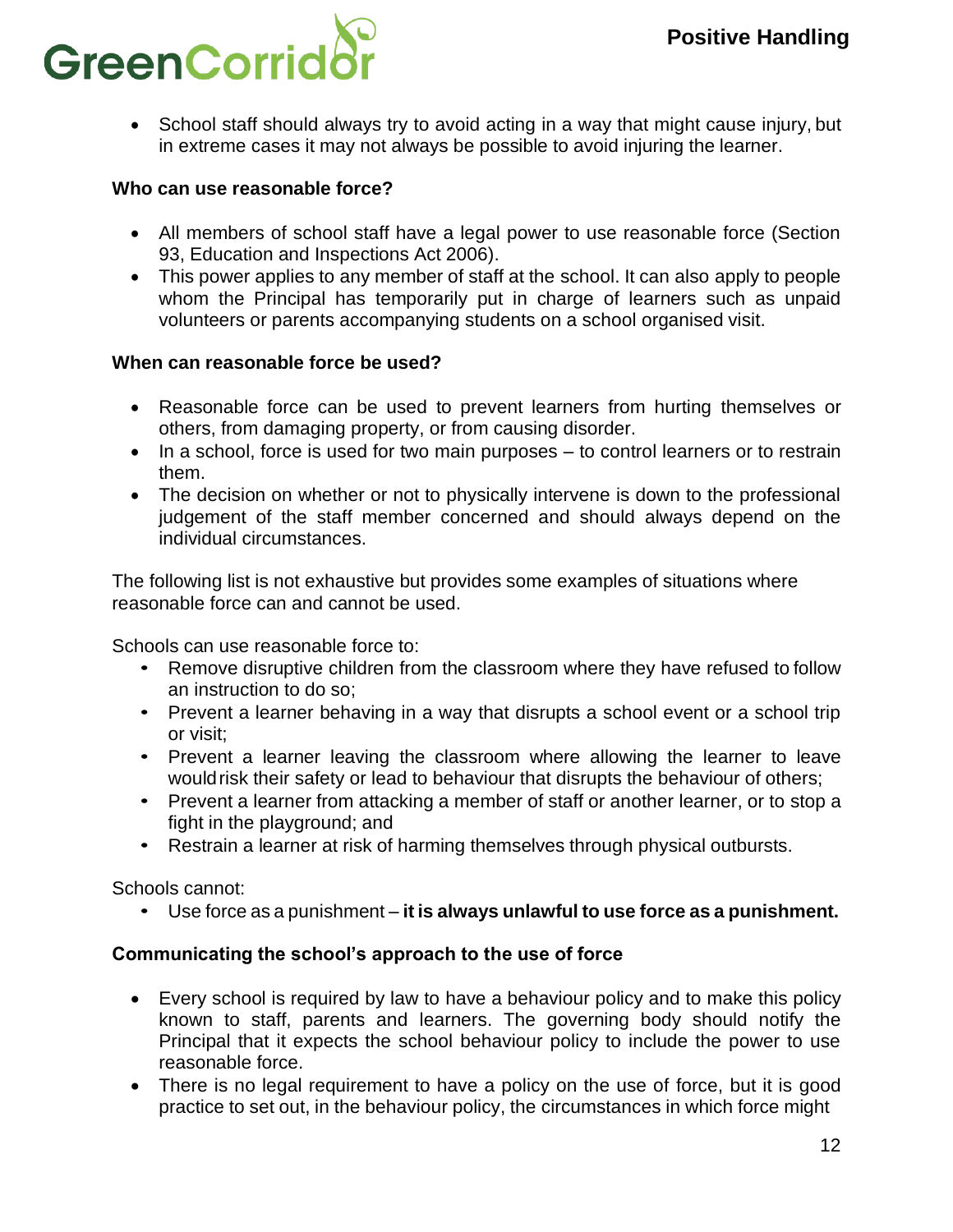# GreenCorrio

be used. For example, it could say that teachers will physically separate learners found fighting or that if a learner refuses to leave a room when instructed to do so, they will be physically removed.

- Any policy on the use of reasonable force should acknowledge their legal duty to make reasonable adjustments for disabled children and children with SEN.
- Schools do not require parental consent to use force on a student.
- Schools should **not** have a 'no contact' policy. There is a real risk that such a policy might place a member of staff in breach of their duty of care towards a learner or prevent them taking action needed to prevent a learner causing harm.
- By taking steps to ensure that staff, learners and parents are clear about when force might be used, the school will reduce the likelihood of complaints being made when force has been used properly.

# <span id="page-13-0"></span>**Using force**

A panel of experts identified that certain restraint techniques presented an **unacceptable risk** when used on children and young people. The techniques in question are:

- The 'seated double embrace' which involves two members of staff forcing a person into a sitting position and leaning them forward, while a third monitors breathing;
- The 'double basket-hold' which involves holding a person's arms across their chest; and
- The 'nose distraction technique' which involves a sharp upward jab under the nose.

# <span id="page-13-1"></span>**Staff training**

Schools need to take their own decisions about staff training. The Principal should consider whether members of staff require any additional training to enable them to carry out their responsibilities and should consider the needs of the learners when doing so. Some local authorities provide advice and guidance to help schools to develop an appropriate training programme.

# <span id="page-13-2"></span>**Telling parents when force has been used on their child**

It is good practice for schools to speak to parents about serious incidents involving the use of force and to consider how best to record such serious incidents. It is up to schools to decide whether it is appropriate to report the use of force to parents. In deciding what a serious incident is, teachers should use their professional judgement and also consider the following:

- The learner's behaviour and level of risk presented at the time of the incident;
- The degree of force used;
- The effect on the learner or member of staff; and
- The child's age.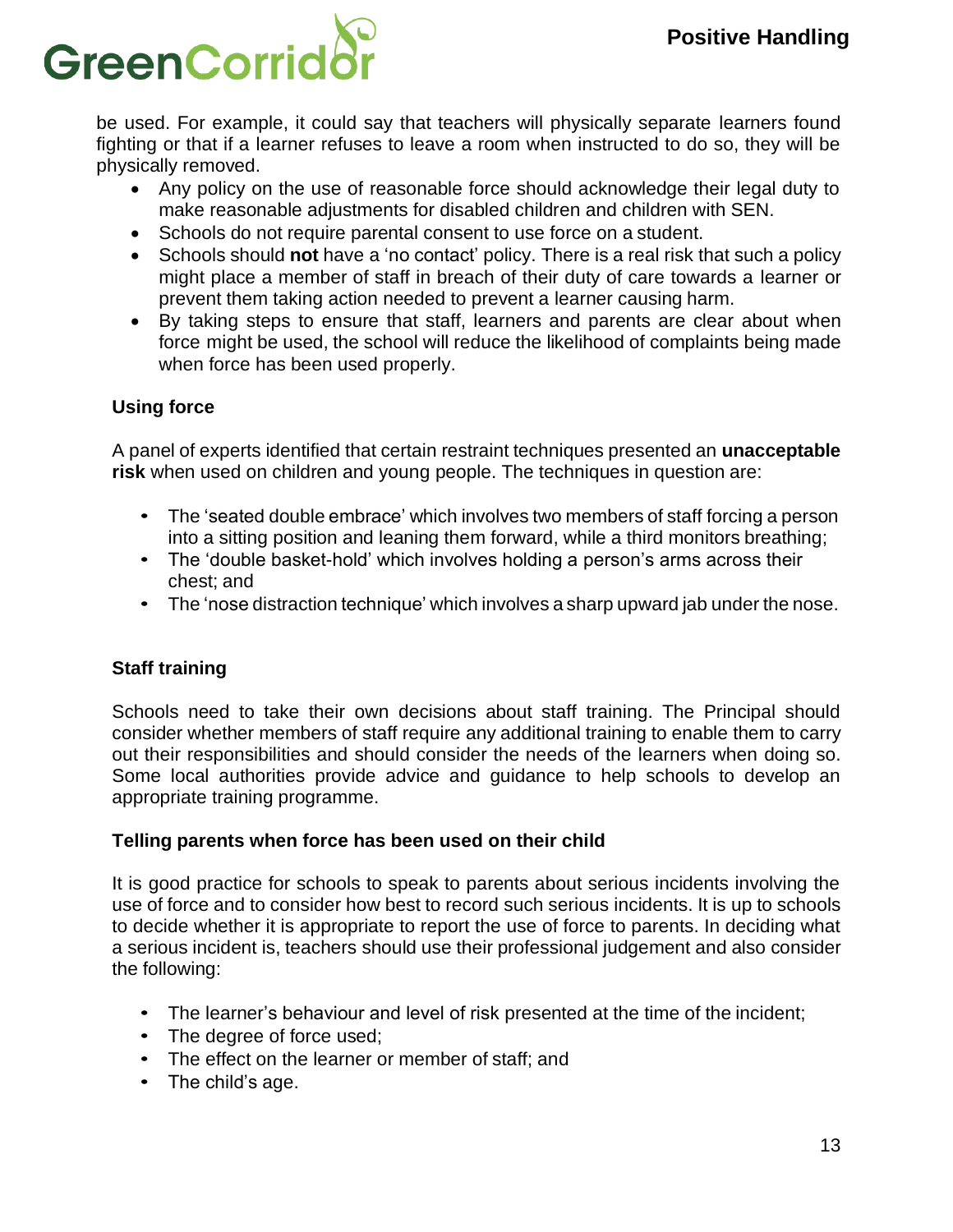

#### <span id="page-14-0"></span>**What happens if a learner complains when force is used on them?**

- All complaints about the use of force should be thoroughly, speedily and appropriately investigated.
- Where a member of staff has acted within the law that is, they have used reasonable force in order to prevent injury, damage to property or disorder – this will provide a defence to any criminal prosecution or other civil or public law action.
- When a complaint is made the onus is on the person making the complaint to prove that his/her allegations are true – it is **not** for the member of staff to show that he/she has acted reasonably.
- Suspension should not be an automatic response when a member of staff has been accused of using excessive force. Schools should refer to the "Dealing with Allegations of Abuse against Teachers and Other Staff" guidance where an allegation of using excessive force is made against a teacher. This guidance makes clear that a person must not be suspended automatically*,* or without careful thought.
- Schools must consider carefully whether the circumstances of the case warrant a person being suspended until the allegation is resolved or whether alternative arrangements are more appropriate.
- If a decision is taken to suspend a teacher, the school should ensure that the teacher has access to a named contact who can provide support.
- Governing bodies should always consider whether a teacher has acted within the law when reaching a decision on whether or not to take disciplinary action against the teacher.
- As employers, schools and local authorities have a duty of care towards their employees. It is important that schools provide appropriate pastoral care to any member of staff who is subject to a formal allegation following a use of force incident.

#### <span id="page-14-1"></span>**What about other physical contact with learners?**

It is not illegal to touch a learner. There are occasions when physical contact, other than reasonable force, with a learner is proper and necessary. Examples of where touching a learner might be proper or necessary:

- When comforting a distressed learner;
- When a learner is being congratulated or praised;
- To demonstrate how to use a tool or piece of equipment;
- To demonstrate exercises or techniques during PE lessons or sports coaching; and
- To give first aid.